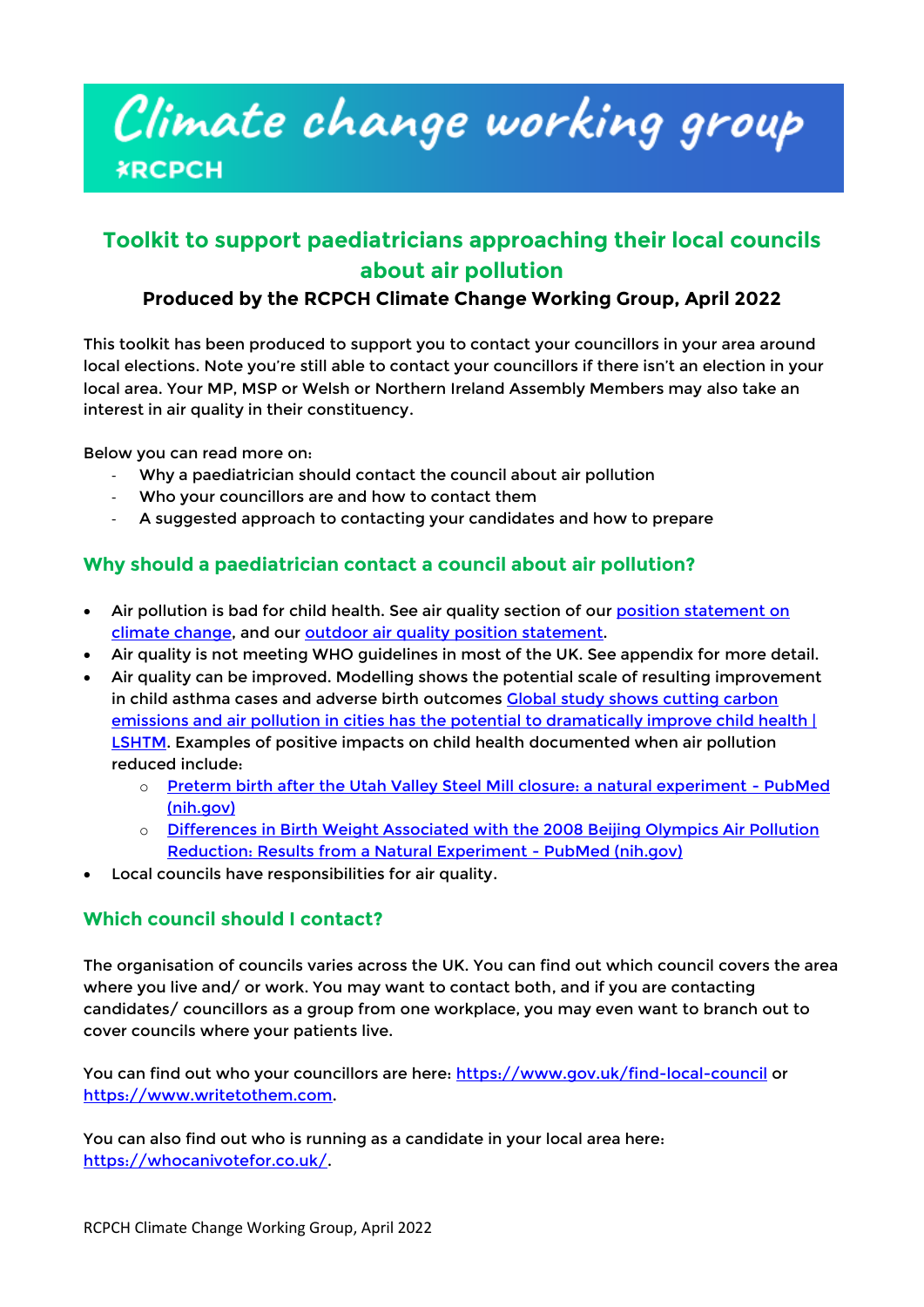If you are writing as a group to a Council that isn't the one that covers where you live, you may want to reach out to the Council Leader or find out who on the Council has responsibility for the environment and contact them.

### **Should I act alone?**

You are likely to have more impact as a group than as an individual (although even as an individual you have considerable potential impact as an advocate for child health, and you are not a lone voice when you are quoting position statements from the RCPCH).

Consider the local public health team as well as child health colleagues when forming an air quality advocacy group. See appendices for a list of some potential partners/collaborators – organisations already campaigning for clean air. You may find/form others, including local patient groups.

## **What approach should I/we take?**

Councillors are more likely to warm to your approach if you can identify some things they are already doing well and offer to help them do more/better. The added value we can bring depends on how an individual council is currently performing.

You need to have done some homework on local air quality data and strategy (see below), and consider:

- Are the interventions the council is already engaged in/ planning likely to have significant/sufficient success in reducing air pollution? Is the main issue speeding up what they have already said they will do, or do they need to commit to more?
- Are they carrying local residents with them, or meeting with resistance e.g., to low emission zones, low traffic neighbourhoods etc.?
- If they are only reporting against the UK air quality objectives that now fall far short of the WHO guidance, are they aware that those objectives are inadequate to protect their population's health, and do their reports acknowledge that?
- Do they have enough monitors, and are they sited where they will pick up the air quality that local children (and pregnant women) are actually exposed to? Camden council is particularly active in increasing monitoring The world's densest air quality network is coming to Camden – [The Camden Clean Air Initiative](https://camdencleanair.org/blog/the-worlds-densest-air-quality-network-is-coming-to-camden/)
- How active are the local public health team in liaison with the council on air quality? We should establish contacts.

## **Preparation**

- Search online for the council's air quality management and find their latest annual report on air quality. This will include summary data, and their action plan to tackle the issue, e.g.
	- o for Glasgow **[Annual Progress Report \(glasgow.gov.uk\)](https://glasgow.gov.uk/CHttpHandler.ashx?id=54895&p=0)**
	- o for Lambeth London Borough of Lambeth [Air Quality Annual Status Report 2020.pdf](https://beta.lambeth.gov.uk/sites/default/files/2021-08/London%20Borough%20of%20Lambeth%20-%20Air%20Quality%20Annual%20Status%20Report%202020.pdf)
- Note 2020 data was unusual due to Covid lockdowns, so read the report for 2019 to get a more representative picture of usual air quality locally.
- Read the RCPCH position statements on climate change and on outdoor air quality.
- From the coroner reporting on the death of Ella Kissi Debrah, read [REGULATION 30: ACTION](https://www.judiciary.uk/wp-content/uploads/2021/04/Ella-Kissi-Debrah-2021-0113-1.pdf)  [TO PREVENT FUTURE DEATHS \(judiciary.uk\)](https://www.judiciary.uk/wp-content/uploads/2021/04/Ella-Kissi-Debrah-2021-0113-1.pdf)
- Read appendices below see table comparing air quality standards.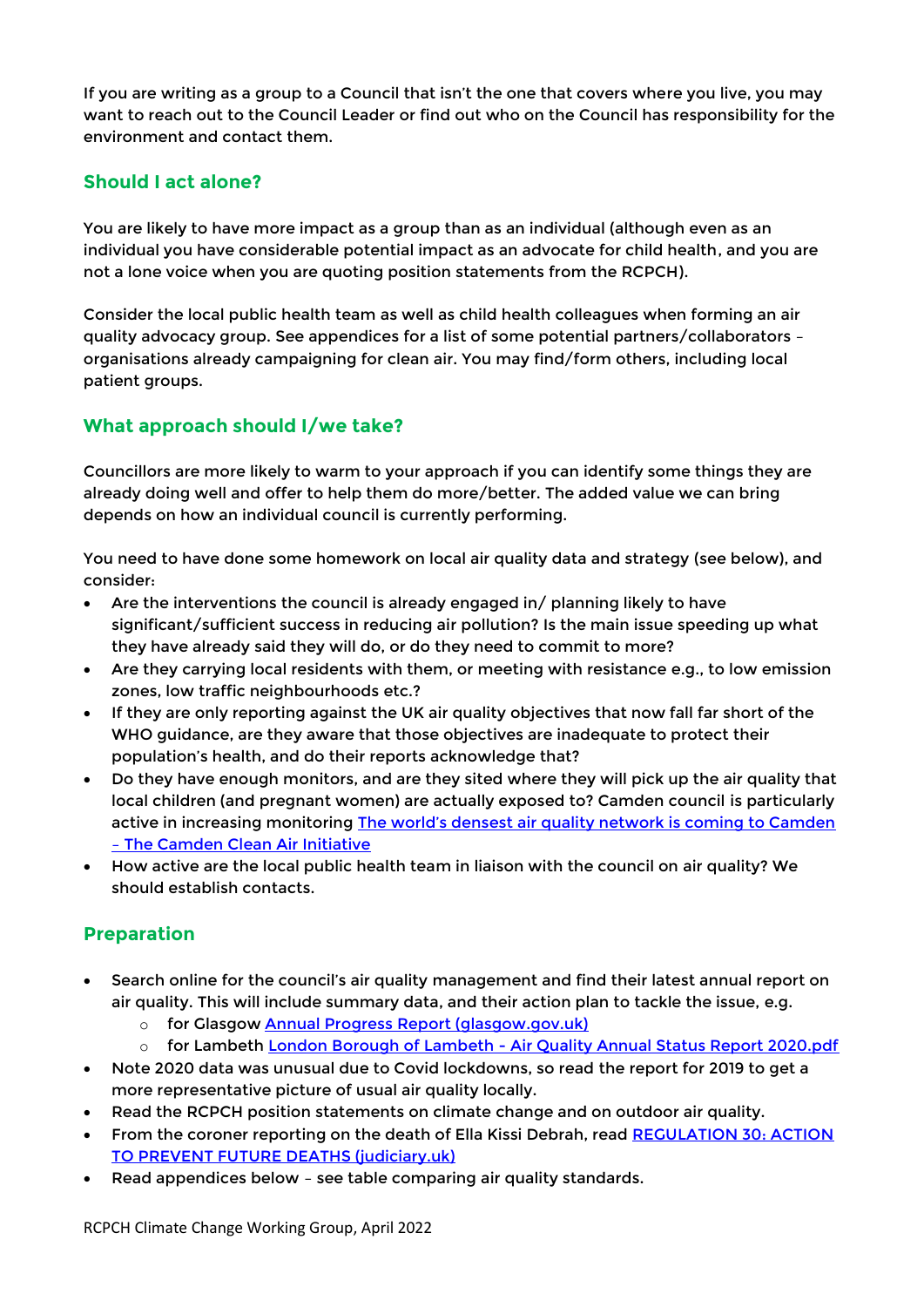- Consider what local child health data or patient stories you may be able to bring, e.g. Asthma admissions, trends in birthweight and gestation.
- Consider reading Air Quality Outside Schools in Newcastle upon Tyne, UK: An Investigation [into NO2 and PM Concentrations and PM Respiratory Deposition \(northumbria.ac.uk\)](https://researchportal.northumbria.ac.uk/ws/portalfiles/portal/65268763/atmosphere-13-00172.pdf). Note Newcastle City Council have since publicised their links with NHS consultants in [Calls to](https://www.newcastle.gov.uk/citylife-news/transport/calls-improve-air-quality-outside-homes-and-schools-newcastle?msclkid=52008c6aa69111ecbc16f14cf7a6f2d1)  [improve air quality outside homes and schools in Newcastle | Newcastle City Council,](https://www.newcastle.gov.uk/citylife-news/transport/calls-improve-air-quality-outside-homes-and-schools-newcastle?msclkid=52008c6aa69111ecbc16f14cf7a6f2d1) and now child health professionals in Newcastle are involved in advocacy work aimed at accelerating council actions.

#### **Current data**

If you are in Scotland, you can find air quality monitoring data here: [Air Quality in Scotland](http://www.scottishairquality.scot/)  [latest data, forecasts and air quality information \(scottishairquality.scot\)](http://www.scottishairquality.scot/) Under "latest and forecasts" there is a "local search" option where you can enter postcode region, e.g. for G20 it lists 27 monitoring sites within a 10 mile radius. By then selecting a site and clicking on "statistics" you can get summaries for each pollutant monitored, e.g. for PM2.5 annual hourly mean to date, maximum daily mean and maximum hourly mean so far this year <https://www.scottishairquality.scot/latest/site-info/GHSR>

On the UK Air website **Home - [Defra, UK](https://uk-air.defra.gov.uk/)** there are reports and forecasts using classification of "low" "moderate" "high" but those bandings are broad, and e.g. PM2.5 is classed as "low" up to 35 µg m<sup>-3</sup> when WHO hourly mean guideline figure is 15. If you click on Data then "get measured data and simple statistics" you can choose a network to search, then region, parameter and dates.

Other data sources:

- Air Quality England run by Ricardo Energy and Environment [About Air Quality England -](https://www.airqualityengland.co.uk/about) Air [Quality monitoring service](https://www.airqualityengland.co.uk/about)
- Non-statutory sources, e.g. Airly [#LetSchoolsBreathe | Air Quality Tracker Airly](https://airly.org/en/let-schools-breathe/) have mapping here
- **Air Quality Map [Check air pollution in your area -](https://airly.org/map/en/) MyAirly**

## **Potential partners/collaborators**

[Clean Air Parents' Network](https://www.cleanairparents.org.uk/) [Mums for Lungs](https://www.mumsforlungs.org/) [Ella Roberta Family Foundation with Rosamund Kissi-Debrah](http://ellaroberta.org/ella-roberta-family-foundation/) [Choked Up \(@ChokedUp\\_UK\) / Twitter](https://twitter.com/ChokedUp_UK) Air pollution - [Our Children's Air \(ourchildrensair.life\)](https://ourchildrensair.life/air-pollution) [Clean Air Fund](https://www.cleanairfund.org/) Global Action Plan: [an environmental change charity, working for a green and thriving planet](https://www.globalactionplan.org.uk/) [Why do we need healthy air? -](https://www.healthyair.org.uk/) HealthyAir [Toxic air: we're all full of it | BHF](https://www.bhf.org.uk/informationsupport/risk-factors/air-pollution/take-action-on-toxic-air-pollution)